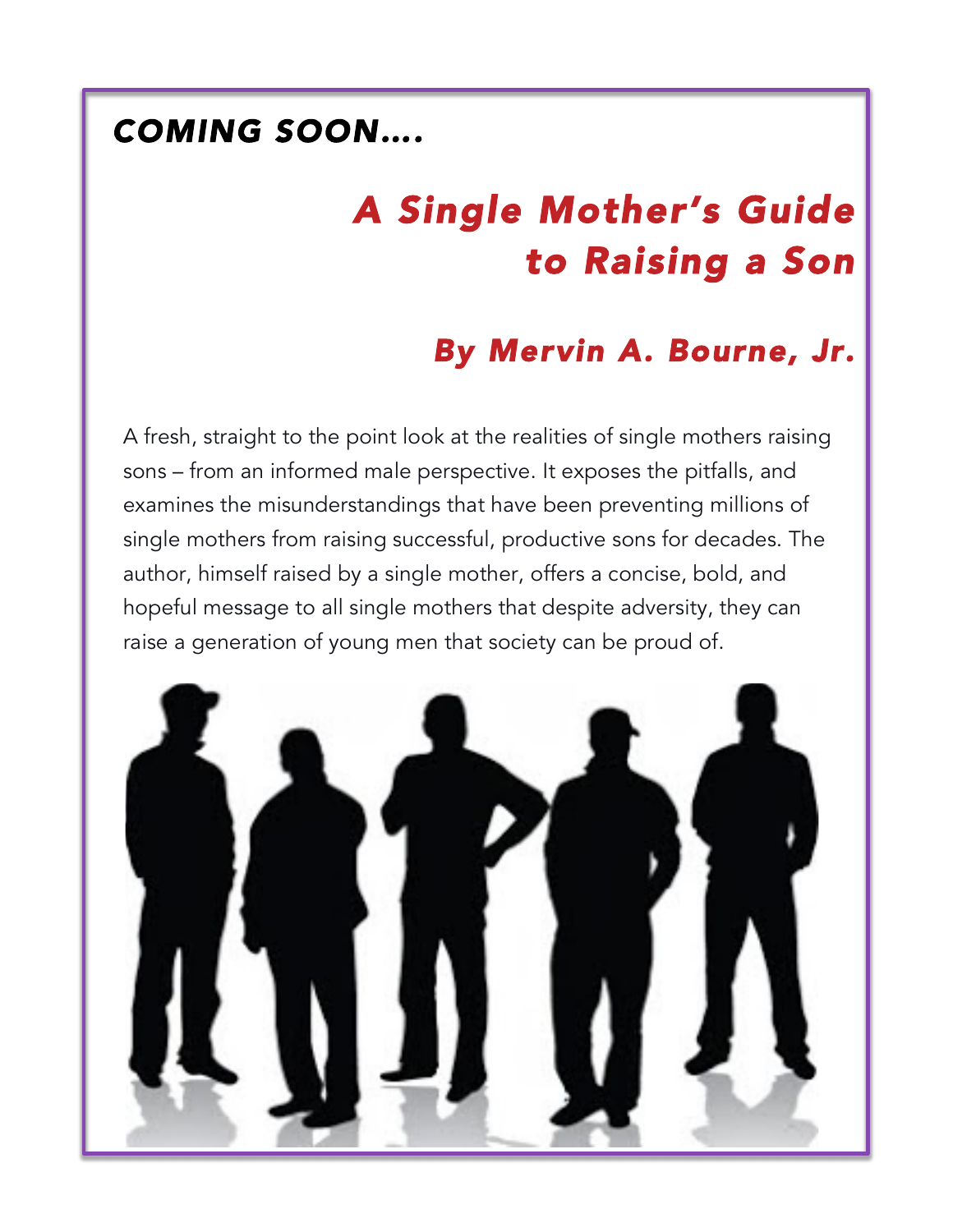## Mervin A. Bourne, Jr.

Mervin A. Bourne, Jr. is an attorney, author, mentor, and motivational speaker. He is a graduate of Morgan State University and Rutgers University School of Law. He has extensive experience with the child welfare and criminal justice systems, corporate America, and has been an adjunct professor at Rutgers University and NJIT.

*"I strive to elevate the next generation of boys into amazing men and light the fire that saves our next generation."*

#### www.mervinbourne.com

mervinbourne

mervinabournejr

You Tube mervin bourne

To Schedule an Interview Contact asinglemothersguide@gmail.com or 240.720.7034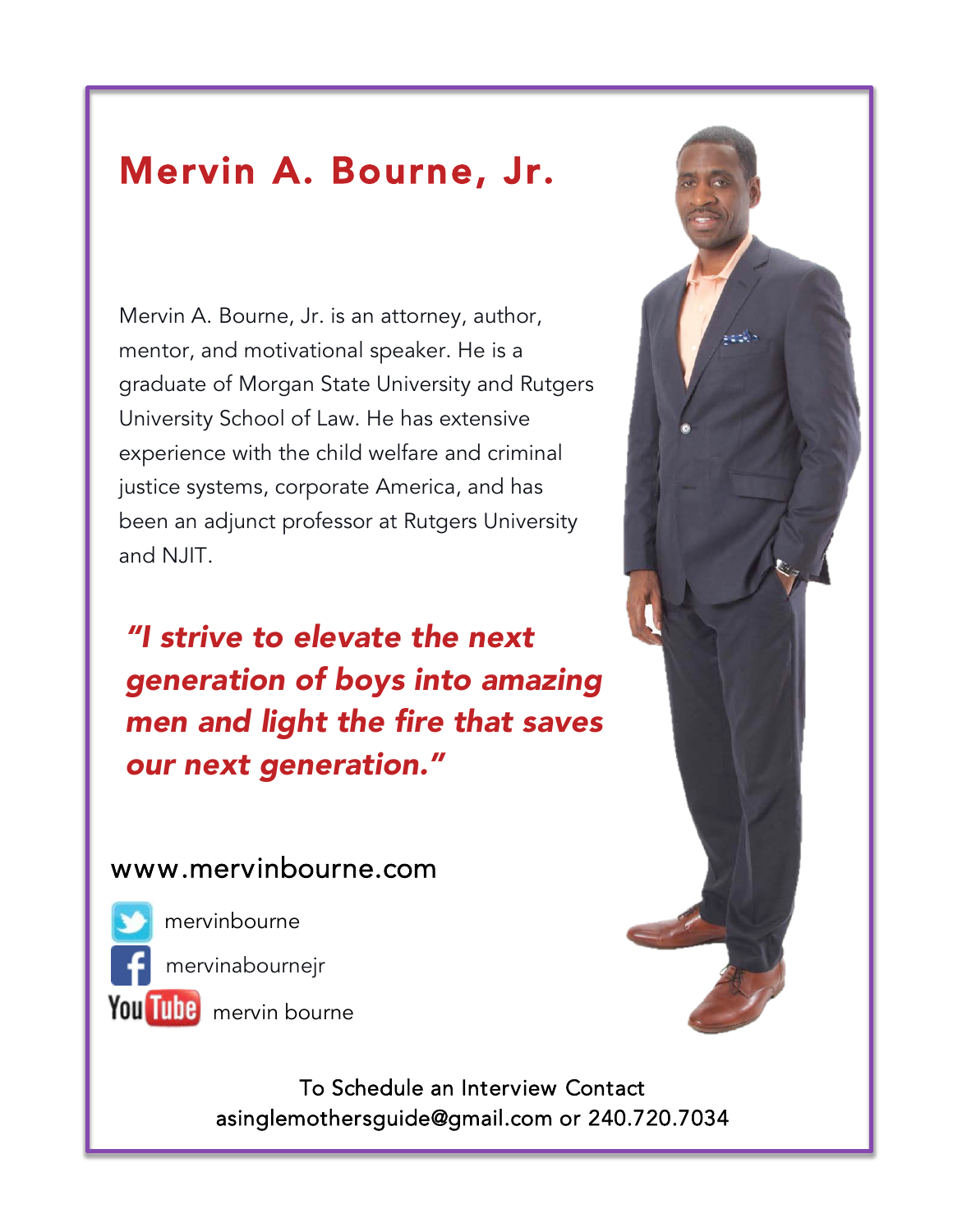Mervin A. Bourne, Jr. is the author of "A Single Mother's Guide to Raising a Son." He wrote A Single Mother's Guide to empower single mothers with a male perspective on how to better raise their sons into strong, confident successful men.

A Single Mother's Guide is a product of Mervin's personal experiences being raised by a single mother from the age of eleven and professional experiences in various arenas. As a Deputy Attorney General in the New Jersey Office of the Attorney General, Mervin fought for the rights of children who were the victims of physical, sexual and emotional abuse and neglect in the state's most troubled communities. Mervin has also had valuable experiences in corporate America, as a college professor, and as a college athlete. A husband, and father of a son and a daughter, he also mentors elementary and high school students in Washington, DC.

Mervin currently serves his community as a lawyer in the U.S. Department of Justice, where he has worked tirelessly on the behalf of hundreds of families involved with the criminal justice system. He graduated *Magna Cum Laude* from Morgan State University with a BA in Political Science and obtained his Juris Doctorate from Rutgers University School of Law.